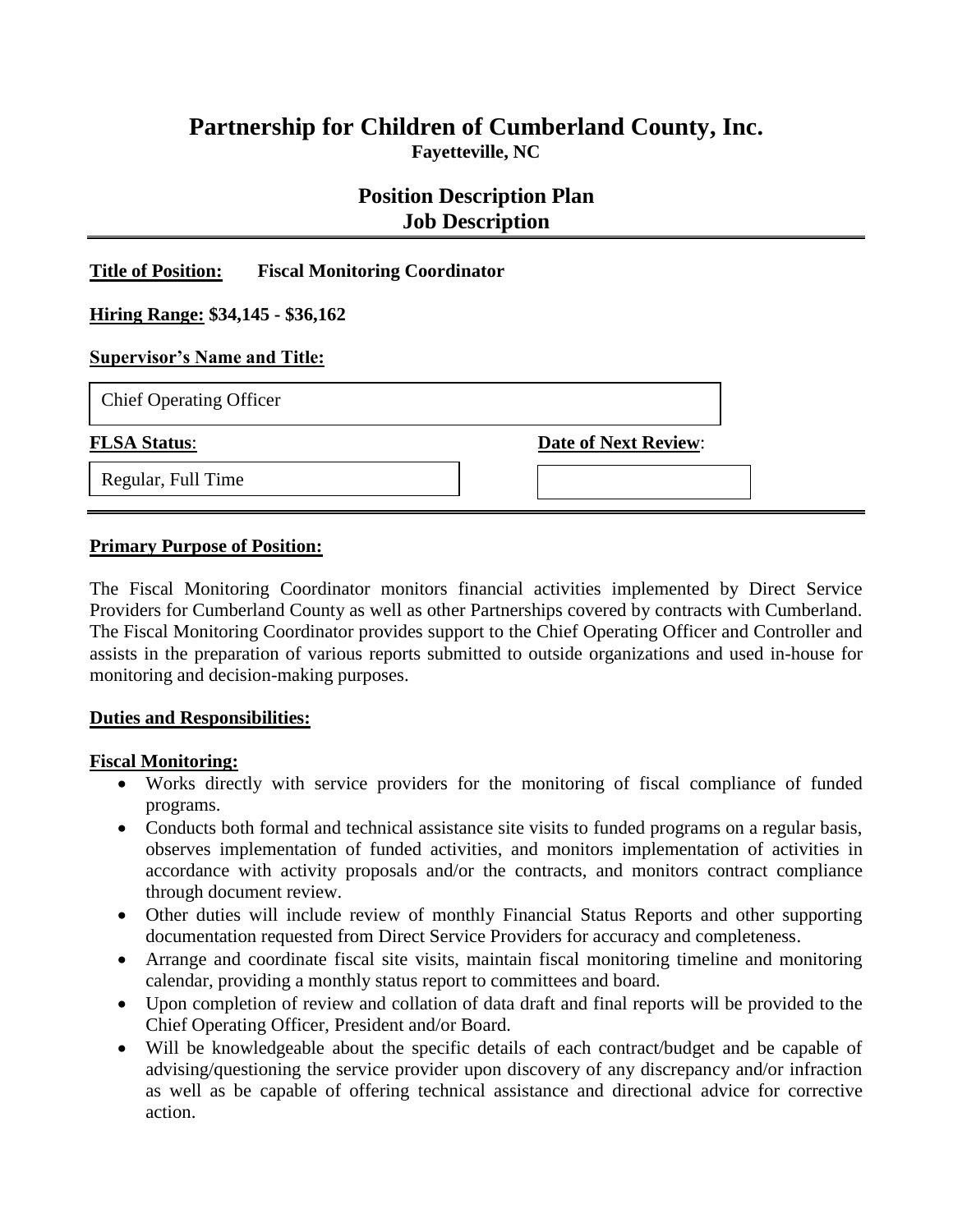Page 2

- Conduct an annual Direct Service Provider in-service meeting at the beginning of each fiscal year and be the first point of contact should a question from the service providers arise throughout the year related to budgetary issues.
- Will provide technical assistance in the areas of established cost principals, policies and procedures development, data collection and appropriate organization of fiscal information.
- Provides on-going technical assistance as requested or as deemed necessary per PFC contract guidelines to assist with the development of adequate reporting and record keeping methodology to document progress toward fiscal accountability.
- Will communicate with the Program Monitoring Staff and the Contracts Coordinator, as needed, to ensure Direct Service Providers or other partnerships are fulfilling the fiscal, programmatic and contract obligations set forth in the grant agreements.
- Will be responsible for the periodic review of policies and fiscal monitoring components for the Smart Start grant as well as other grants and contracts.

# **Multi-Accounting and Contracting (MAC) Support:**

- Under the direction of the Chief Operating Officer and Controller, the Fiscal Monitoring Coordinator may provide fiscal monitoring services to the Direct Service Providers of the MAC affiliates covered by contract between the MAC affiliates and Cumberland.
- The Fiscal Monitoring Coordinator may prepare annual financial statements for the MAC affiliates.

### **Accounting Support:**

- Under the direction of the Chief Operating Officer, the Fiscal Monitoring Coordinator may be responsible for preparation of financial information to include but not limited to analyzing the rental income versus expenses for the PFC Resource Center, preparing the solicitation license application, maintaining various payroll-related spreadsheets, etc.
- Accounting support will include entering journal entries into the accounting software, preparing journal entries and review of the monthly bank statement reconciliations.
- Preparation, review, input and posting of accounting source documentation to include but not limited to accounts payable invoices and cash receipts notifying the Controller of potential errors.
- Posting of initial budgets, budget amendments, and budget revisions in accounting software, as well as the monitoring of those budgets.
- General ledger analysis and reconciliation.
- Work closely with the Controller for audit preparation and audit packets.

# **Human Resources Support:**

- Responsible for on-going technical accounting tasks to include the analysis of employee withholding versus Partnership contribution for all insurance/benefit provided through the Partnership and the related vendor billing for such insurance and withholding.
- Will review payroll prior to final submission.
- In the absence or vacancy of the Human Resource Manager, the Fiscal Monitoring Coordinator will perform human resource duties as assigned by the Chief Operating Officer.

**In Addition**. In the event the Fiscal Monitoring Coordinator possesses bilingual skills, the incumbent may be required to perform translation services at the direction of the President.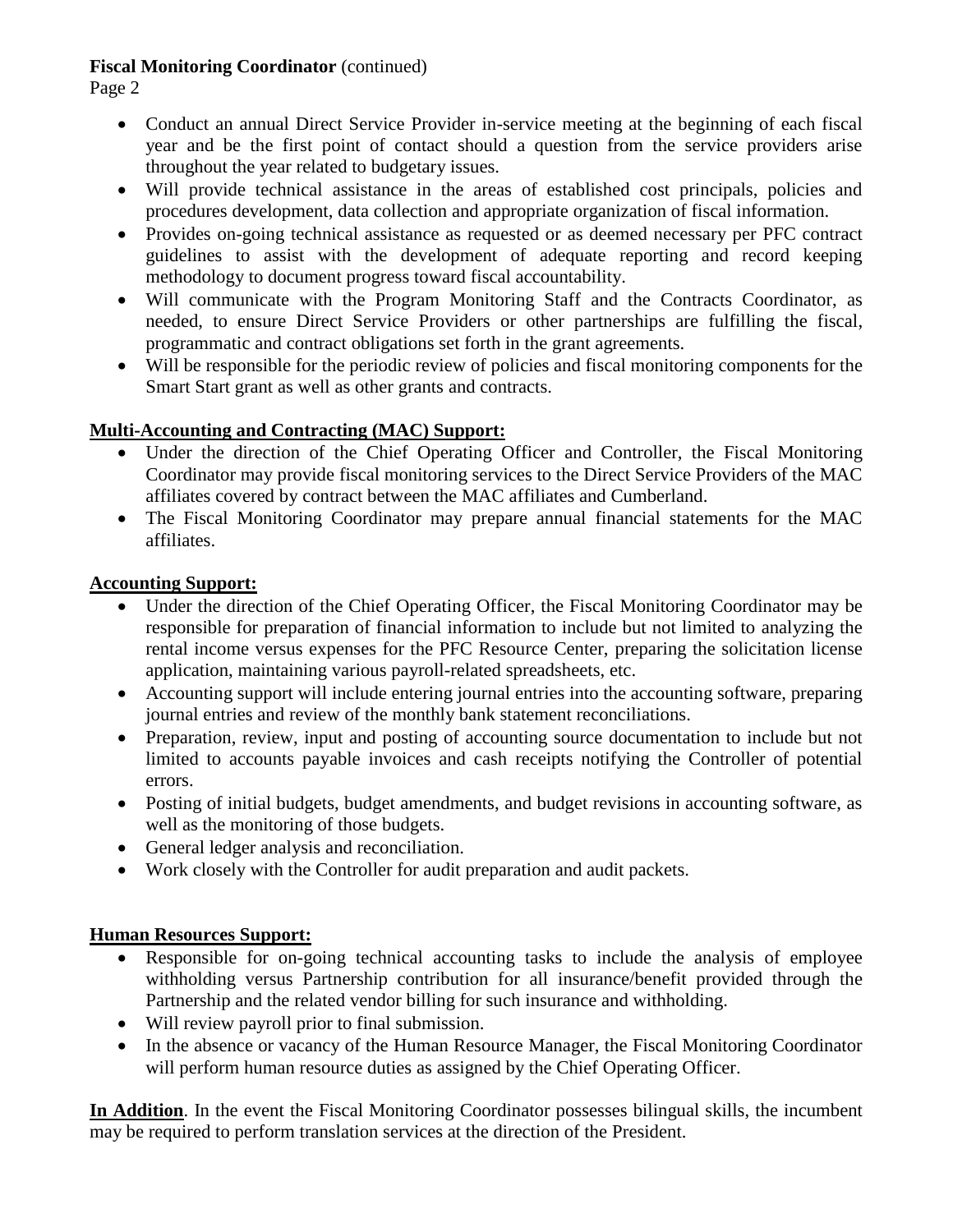Page 3

Attend committee meetings and participate in community events and PFC sponsored events at the direction of the President.

It is the responsibility of all staff to contribute to the positive work environment at PFC.

PFC staff may work multiple grant activities; Time worked will be allocated as appropriate.

PFC staff may work in other counties at the direction of the PFC President or designee; Time worked will be allocated as appropriate.

PFC employees will abide by the PFC policies and procedures and confidentiality statement in regards to working with sensitive information.

The Fiscal Monitoring Coordinator is responsible for other duties as assigned.

### **ESSENTIAL FUNCTIONS :(4)**

### *Non-Exempt/Exempt Non-Supervisor*

1. Responds to concerns/complaints (internal and/or external) in a professional/timely manner; refers concerns/complaints to immediate supervisor, when appropriate; maintains composure at all times;

2. Assumes responsibility for personal productivity and quality of work; recognizes/communicates problems and suggests solutions to immediate supervisor;

3. Carries out directions; follows through and completes assignments in acceptable time frames; applies technical and procedural know-how to get the job done in an acceptable manner; adjusts behavior for the effective use of time and resources;

4. Effectively supports co-workers in establishing and achieving objectives while showing courtesy and respect toward others;

5. Assumes responsibility for managing personal time/schedules/deadlines; advises immediate supervisor of any conflict which may inhibit the organization's obligations; observes established rules/policies/procedures;

6. Communicates ideas/information for improving efficiency/procedures/cost control;

7. Coordinates time off/time away from work site with immediate supervisor to minimize disruptions to the unit/ organization;

8. Takes initiative to accomplish goals; demonstrates ability to learn on the job; maintains appropriate skills for the position;

9. Interacts with other departments/providers to assure information that affects the organization is communicated to the proper recipients.

10. Acknowledges and abides by all PFC established policies and procedures.

### **Knowledge, Skills, and Abilities:**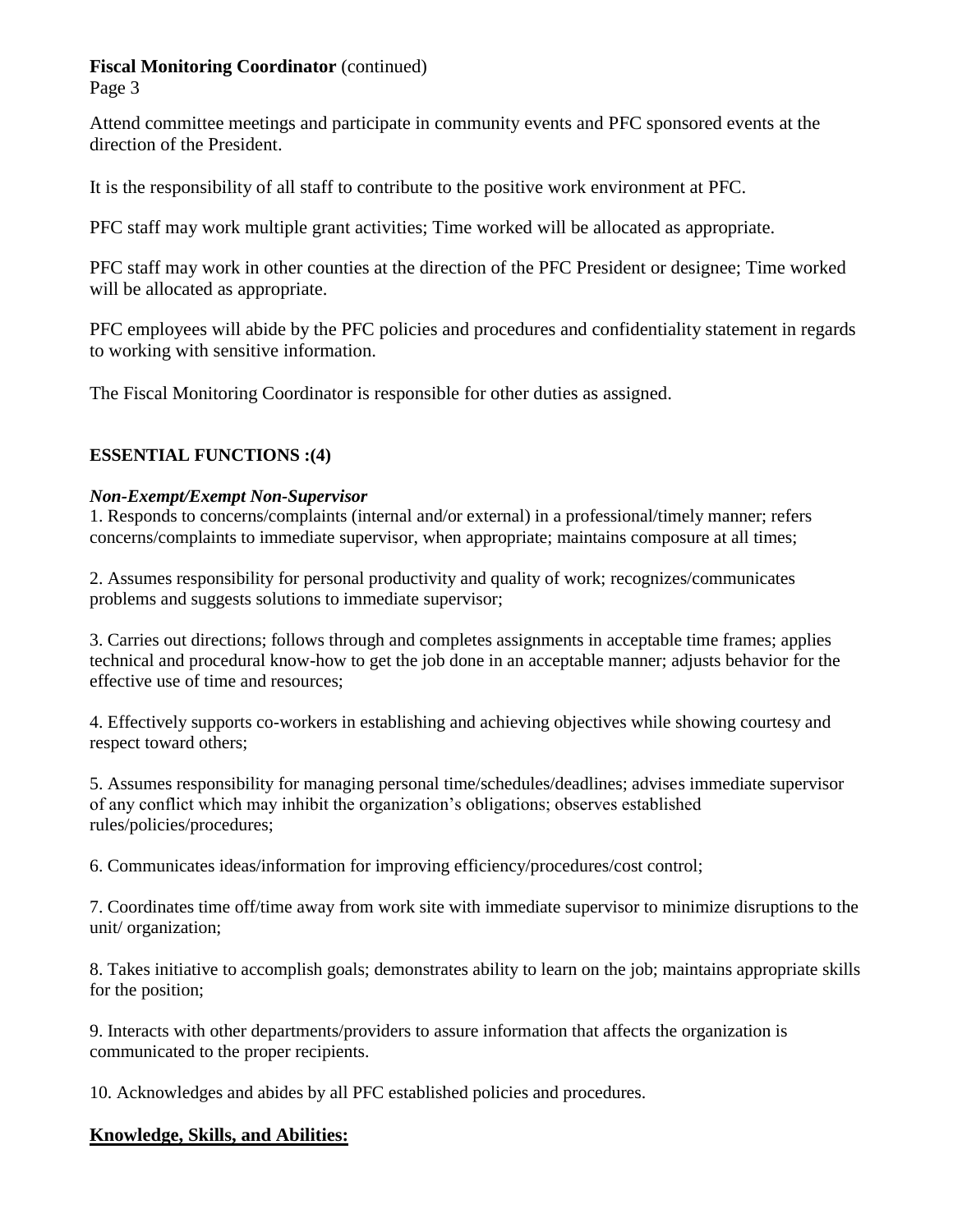- 1. Advanced skills to include bookkeeping and spreadsheets.
- 2. Have technical ability to carry out duties with regard to laws, rules, and regulations.
- 3. Ability to express ideas clearly and concisely, both verbally and in writing, and to plan and execute work effectively within a specified time frame.
- 4. Ability to make decisions and to take appropriate action within the boundaries of the position.
- 5. Superior organizational skills and initiative; capacity to accept and follow through on assigned responsibilities with minimal supervision.
- 6. Ability to establish and maintain effective working relationships with Board and/or committee members, supervisors, peers, private providers, community agencies, and other resources.
- 7. Ability to carry out functions with minimal supervision.
- 8. Ability to foster an environment that minimizes consequential errors.
- 9. Communicates clearly and concisely, both orally and in writing.
- 10. Ability to maintain confidentiality of information in the performance of duties.
- 11. Possess strong interpersonal skills that allows for appropriate interaction with personnel in the state, in the community, and within the agency.
- 12. Works competently with the computer and related software, calculator, telephone, fax machine, copy machine, and other equipment, as required.

### **Education and Experience - Minimum Requirements:**

- 1. Bachelor's degree or equivalent, in accounting preferred, business, finance or other comparable field with qualifying experience may substitute provided the requisite skills have been obtained.
- 2. Minimum of three years of progressively responsible accounting or bookkeeping experience. Familiar with the standard accounting concepts, practices and procedures.
- 3. Valid driver's license.

### **Physical Requirements:**

Must be able to perform *Essential Functions* of the position.